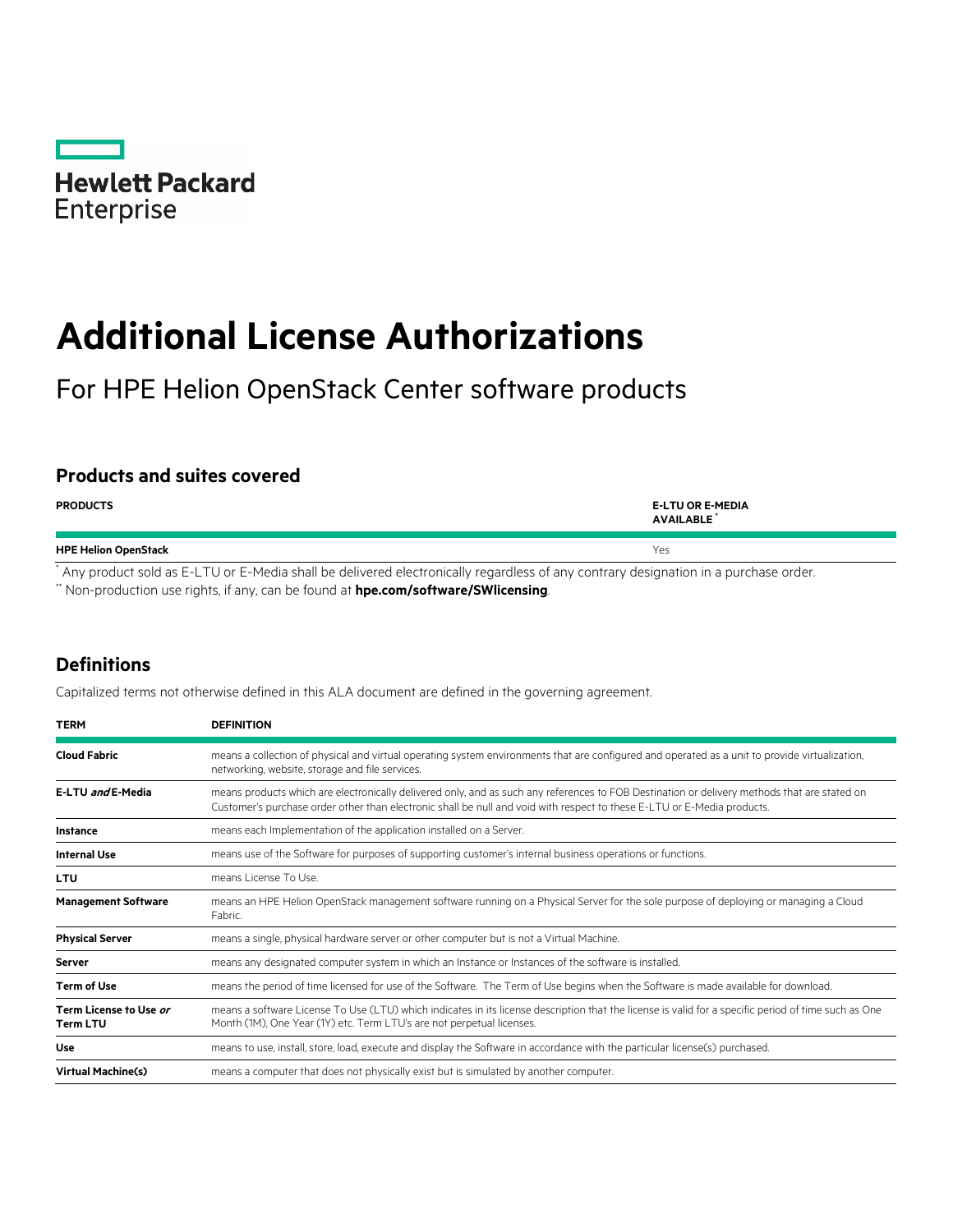## **Software specific license terms**

Software products with software specific license terms are described below. Software products covered by this ALA document (as listed above) and not covered in this section do not have software specific license terms.

## **HPE Helion OpenStack**

HPE Helion OpenStack is licensed on a per-Physical Server basis for the Term of Use as specified in the governing agreement. This per-server license is to be assigned to a Physical Server that will be used to run a Cloud Fabric. After the Physical Server is licensed and that license is properly assigned, the user may run any number of instances of the Management Software to deploy, configure, manage and operate the HPE Helion OpenStack based Cloud Fabric. Subject to customer's continuing compliance with the terms and conditions of the governing agreement, following the Term of Use, customer may continue to Use the Software on the Physical Server that was licensed and in operation before the end of the Term of Use. The licenses may not be transferred to any third party. During the Term of Use, after a Physical Server is licensed and that license is properly assigned, the license may be re-assigned to a new or replacement Physical Server; such re-assignment is permitted once every ninety (90) days. Re-assignment may be made within ninety (90) days of a previous re-assignment only if such re-assignment is made to a replacement Physical Server that has been replaced due to permanent hardware failure. Following the Term of Use, no license re-assignments are permitted.

# **Additional license terms**

|                                                                                       | <b>TERM</b>                                                                                                                                                                                                                                                                                                                                                                                                                                                                                                                                                                                                                                                                                                              |  |
|---------------------------------------------------------------------------------------|--------------------------------------------------------------------------------------------------------------------------------------------------------------------------------------------------------------------------------------------------------------------------------------------------------------------------------------------------------------------------------------------------------------------------------------------------------------------------------------------------------------------------------------------------------------------------------------------------------------------------------------------------------------------------------------------------------------------------|--|
| A. Ancillary,<br><b>Third Party</b><br>and Open<br><b>Source</b><br><b>Components</b> | To the extent any component of the software is subject to any third party license terms, including open source license terms, then those third party license<br>terms or open source license terms shall govern with respect to the subject component; otherwise, the terms of this ALA shall govern. Additional license<br>authorizations related to ancillary, third party and open source software components are available at:<br>docs.hpcloud.com/pdf/static/HPE_HOS_3.0_OpenSource_and_3rd_Party_Licenses.pdf                                                                                                                                                                                                      |  |
| <b>B.</b> Assigning<br><b>Licenses</b>                                                | Before Customer can install and use the Management Software to deploy its Cloud Fabric, Customer must assign to each Physical Server running the host<br>fabric one per-Physical Server license. Each Physical Server to which Customer assigns a license is a licensed host server.                                                                                                                                                                                                                                                                                                                                                                                                                                     |  |
| C. Commercial<br><b>Service</b><br><b>Providers</b>                                   | Customers must accept the terms contained in a supplemental agreement in order to provide commercial services to third parties using the Software, found at<br>h20392.www2.hpe.com/portal/swdepot/displayProductInfo.do?productNumber=CS_SRV_PRVD.                                                                                                                                                                                                                                                                                                                                                                                                                                                                       |  |
| D. Complete<br>Product                                                                | Customer shall install and use the software as authorized in the applicable agreement and this ALA only as a complete product and may not use portions of<br>such software on a standalone basis separate from the complete software unless expressly authorized in the Supporting Material, specifications or an applicable<br>agreement.                                                                                                                                                                                                                                                                                                                                                                               |  |
| E.<br>Confidentiality                                                                 | The Software contains confidential and proprietary information of HPE ("Confidential Information"). Customer will hold in confidence and not use or disclose<br>any Confidential Information, except as expressly permitted in the governing agreement.                                                                                                                                                                                                                                                                                                                                                                                                                                                                  |  |
| F. Copyright<br><b>Notices and</b><br><b>Documentation</b>                            | Customer must reproduce all copyright notices that appear in or on the Software (including documentation) on all permitted copies or adaptions. Copies of<br>documentation are limited to internal use.                                                                                                                                                                                                                                                                                                                                                                                                                                                                                                                  |  |
| G. Delivery                                                                           | Customer agrees to accept the Software upon receipt.                                                                                                                                                                                                                                                                                                                                                                                                                                                                                                                                                                                                                                                                     |  |
| H. Grants                                                                             | These licenses are non-exclusive, limited, non-sublicenseable, non-transferable, and revocable.                                                                                                                                                                                                                                                                                                                                                                                                                                                                                                                                                                                                                          |  |
| I. Intellectual<br>Property<br><b>Rights</b>                                          | Subject to the terms of this ALA, as between Customer and HPE, HPE owns, and shall continue to own, all intellectual property rights in and to the HPE<br>products and services and any deliverables (including documentation) provided.                                                                                                                                                                                                                                                                                                                                                                                                                                                                                 |  |
| J. Intellectual<br>Property<br><b>Rights</b><br>Infringement                          | Subject to the terms of this ALA, HPE will defend and/or settle any claims against Customer that allege that HPE-branded software as supplied under the<br>governing agreement infringes the intellectual property rights of a third party. HPE will rely on Customer's prompt notification of the claim and cooperation<br>with HPE's defense. HPE may modify the software so as to be non-infringing and materially equivalent, or may procure a license. If these options are not<br>available, HPE will refund to Customer the amount paid for the affected product in the first year or the depreciated value thereafter. HPE is not responsible for<br>claims resulting from any unauthorized use of the software. |  |
| <b>K. Notices</b>                                                                     | Written notices under this ALA may be provided to HPE via the method provided in the Supporting Material or if none, via "contact HPE" site on<br>www.hpe.com.                                                                                                                                                                                                                                                                                                                                                                                                                                                                                                                                                           |  |
| L. OpenStack<br><b>Trademarks</b>                                                     | The OpenStack word mark and the Square O Design, together or apart, are trademarks or registered trademarks of OpenStack Foundation in the United States<br>and other countries, and are used with the OpenStack Foundation's permission.                                                                                                                                                                                                                                                                                                                                                                                                                                                                                |  |